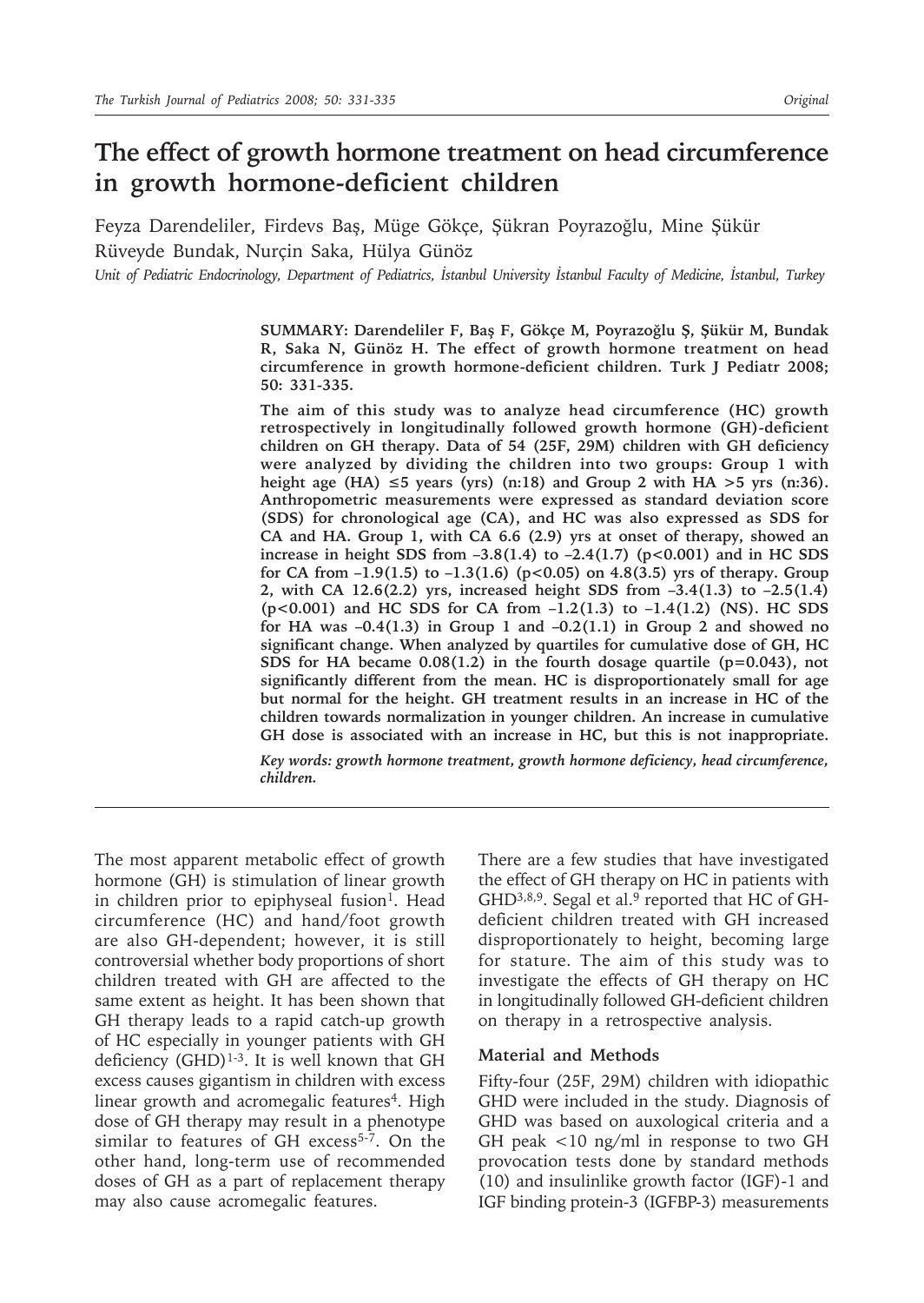below -2 standard deviations<sup>11</sup>. All patients were on GH therapy. Forty-three patients had isolated GHD and 11 multiple pituitary hormone deficiency (MPHD) who were on appropriate replacement therapy [7 patients were on L-thyroxine (L-T<sub>4</sub>), 4 patients on glucocorticoid and L-T<sub>4</sub>, and 4 patients on sex steroid replacement therapy]. Patients with syndromes, dysmorphic features and cranial surgery were excluded from the study.

Height, weight and HC measurements obtained by standard methods<sup>12</sup> were taken from the patient files. Height and weight measurements were expressed as standard deviation score (SDS) for chronological age  $(CA)^{13}$ . HC was also expressed as SDS for CA and height age  $(HA)^{14,15}$ . HA was defined as the age at which the subject's height had an SD of zero compared with normal children. GH dose was expressed as cumulative dose in mg for total duration of therapy. Height and HC SDS values were calculated for quartiles of cumulative GH dose. The difference between the HC at onset of therapy and at the last examination was denoted as ∆ HC SDS.

the total group. Linear regression was done to analyze the effect of GH therapy on HC controlling for age and gender.

### **Results**

The mean (SD) CA at onset of GH therapy was 10.6(3.7) yrs and at recent examination was 13.9(3.7) years. Height SDS increased from  $-3.5(1.3)$  to  $-2.5(1.5)$  (p=0.000) at a mean duration of 3.3(2.8) yrs in all children. The auxological parameters of the patients in Group 1 and 2 are shown separately in Table I. Height at onset of GH treatment was similarly retarded in both the young and older children. HC was also similarly retarded in both groups for CA (p=0.001) but not significantly retarded for their stature. In both groups, height SDS showed a significant increase over therapy. HC SDS for CA showed a significant increase in Group 1 but there was no change for HC SDS for HA. In Group 2, HC SDS did not show a significant change expressed for either CA or HA.

There was no correlation of IGF-1 and IGFBP-3 SDS and HC SDS at onset and at final examination.

|                      | Group $1$ (n: 18) |           |             | Group $2$ (n: 36) |           |               |
|----------------------|-------------------|-----------|-------------|-------------------|-----------|---------------|
|                      | At onset          |           | Final       | At onset          |           | Final         |
| $CA$ (yrs)           | 6.6 $(2.9)$       |           | 11.3(4.7)   | 12.6(2.2)         |           | 15.1(2.3)     |
| Height SDS           | $-3.8(1.4)$       | $p=0.005$ | $-2.4(1.7)$ | $-3.4(1.3)$       | $p=0.000$ | $-2.5(1.4)$   |
| HC SDS               |                   |           |             |                   |           |               |
| for CA               | $-1.9(1.5)$       | $p=0.05$  | $-1.3(1.6)$ | $-1.2(1.3)$       | <b>NS</b> | $-1.4(1.2)$   |
| for HA               | $-0.4(1.3)$       | <b>NS</b> | $-0.3(1.3)$ | $-0.2(1.1)$       | <b>NS</b> | $-0.5(1.1)$   |
| Weight SDS           | $-2.0(1.2)$       | <b>NS</b> | $-1.5(1.5)$ | $-1.8(0.9)$       | $p=0.048$ | $-1.5(1.3)$   |
| Duration of GH       |                   |           | 4.8 $(3.5)$ |                   |           | 2.6(2.1)      |
| Therapy (yrs)        |                   |           |             |                   |           |               |
|                      |                   |           | 1519.3      |                   |           |               |
| GH dose (total) (mg) |                   |           | (2153.5)    |                   |           | 853.9 (715.0) |

**Table I.** Height and HC SDS Values of Groups 1 and 2

CA: Chronological age. SDS: Standard deviation score. HC: Head circumference. HA: Height age. GH: Growth hormone.

Considering their short stature and that the brain maturation continues in early childhood, children were grouped with respect to their HA as being below or above 5 years. Group 1 consisted of children with HA  $\leq$ 5 years (yrs) (n: 18) and Group 2 with  $HA > 5$  yrs (n: 36).

Statistical analyses: Mean (SD) values are given. Nonparametric tests were used for comparison between the mean values within groups. Pearson correlation was used for linear correlation in

There were no differences in ∆HC SDS between patients using steroid and/or thyroxine compared to patients not using them. However, the number of patients with MPHD was not large. There was no difference in ∆HC SDS in the isolated GHD group  $(0.16 \pm 0.91)$  and in the MPHD group  $(-0.17 \pm 0.83)$  (p=0.39).

HC SDS for CA and for HA expressed for quartiles of GH dose are shown in Figure 1. As is evident, HC SDS showed an increase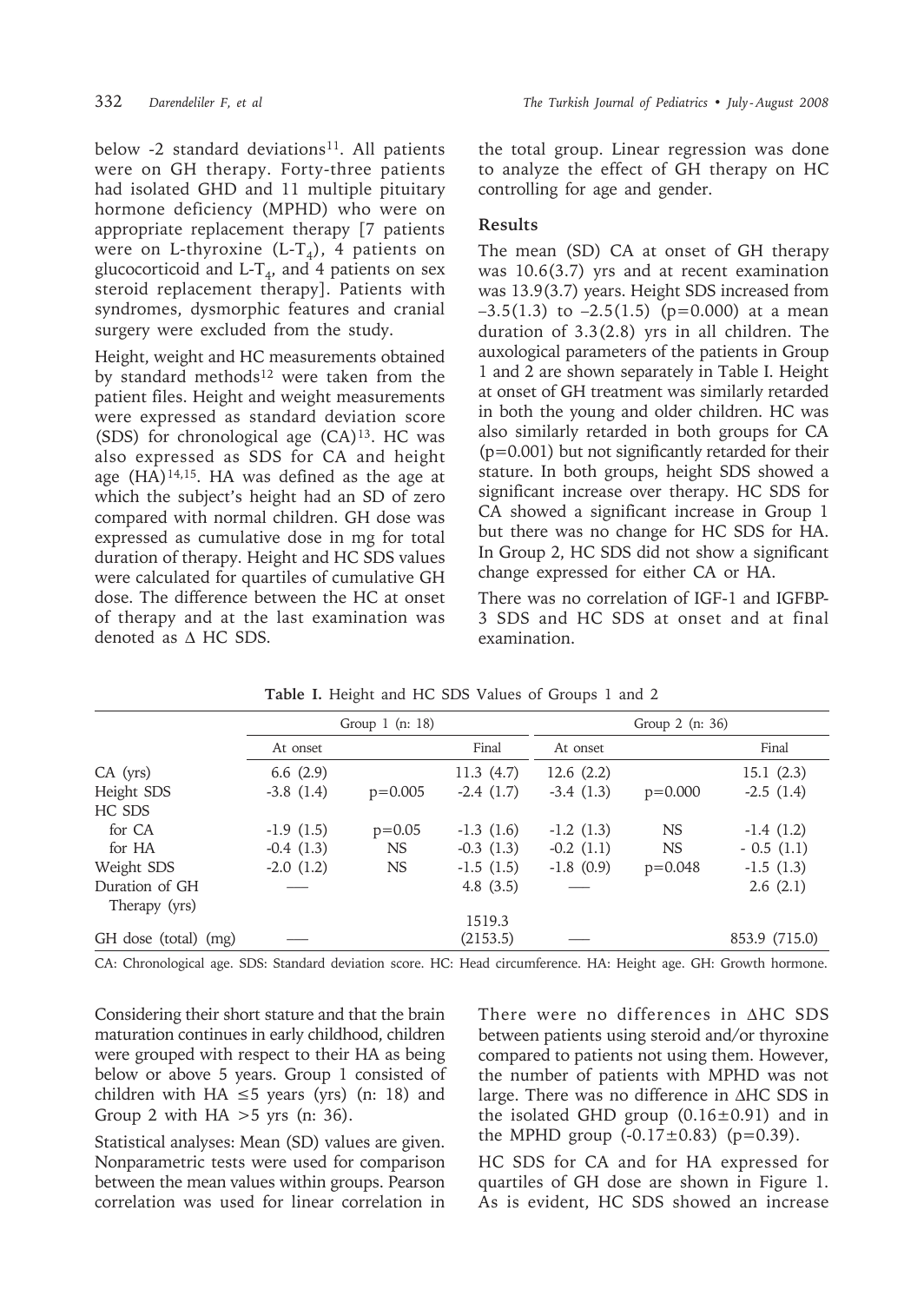

Fig. 1. Head circumference standard deviation score (HC SDS) at quartiles for GH dose, \*p= 0.006, \*\*p= 0.043.

through the dose quartiles, but becoming significant only in the 4<sup>th</sup> quartile. There was also positive correlation between  $\triangle$  HC SDS for CA and cumulative GH dose as shown in Figure 2 controlling for gender and age

 $(r=0.34$  and  $p=0.01)$ . Even if the one child with cumulative GH dose at the upper end is excluded from the analysis, this correlation is still significant ( $r=0.30$ ,  $p=0.02$ ). When the correlation was done separately in the two



Fig. 2. Correlation between  $\Delta$  head circumference standard deviation score (HC SDS) and cumulative growth hormone (GH) dose (mg).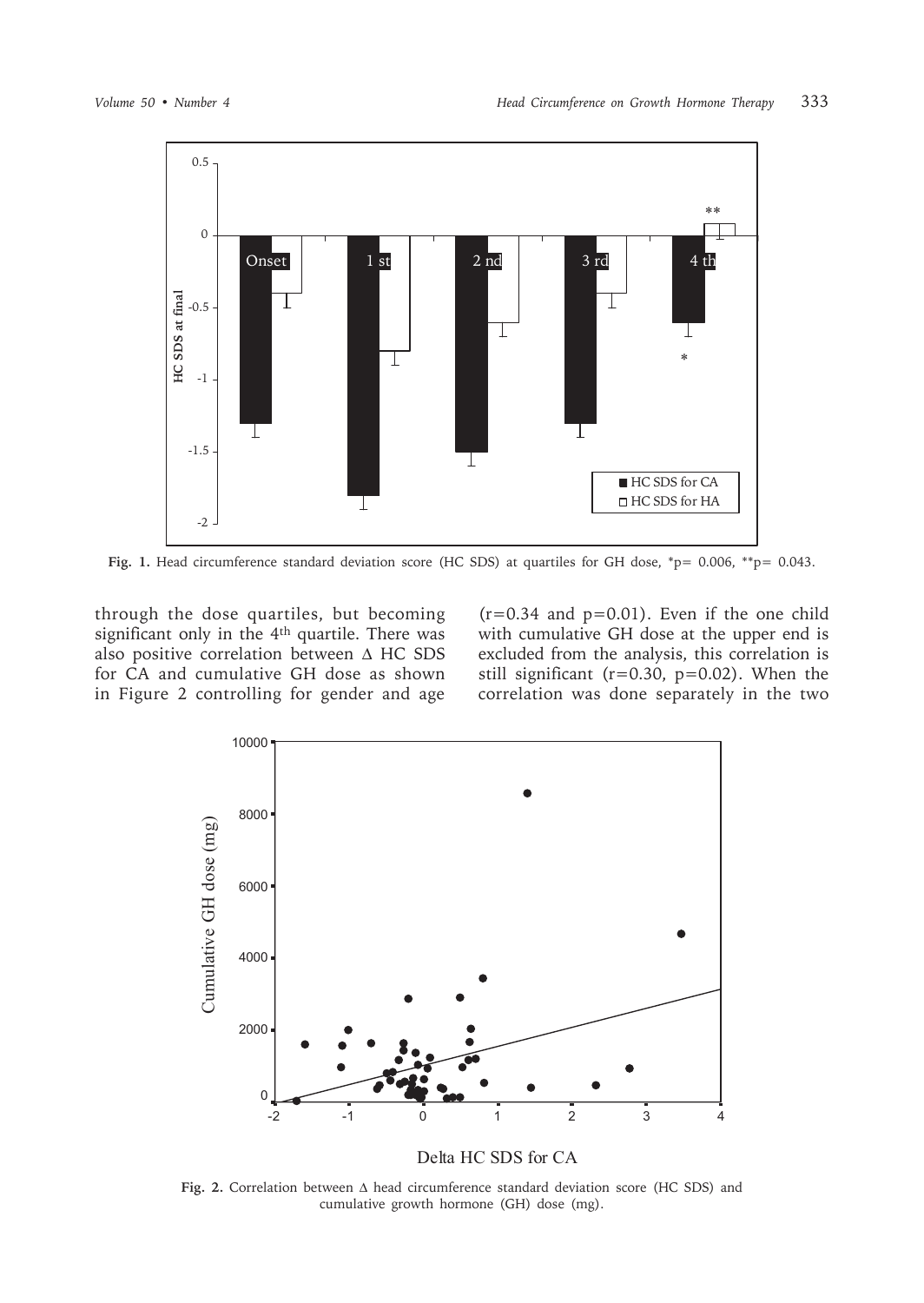groups, it was seen that the positive correlation between ∆HC SDS and cumulative dose of GH corrected for age and gender persisted in Group 1 (r=0.42, p=0.03) but not in Group 2.

∆ Height SDS showed correlation with cumulative GH dose  $(r=0.55, p=0.001)$ . There was no correlation between ∆ height SDS and ∆ HC SDS.

Controlling for age, gender and duration of therapy, cumulative GH dose remained the only significant parameter in the increase in HC SDS (p: 0.008).

## **Discussion**

It has been reported that HCs in untreated patients with GHD are disproportionately small<sup>3,9</sup>. Laron et al.<sup>3</sup> showed that in 35 GHdeficient patients, prolonged deficit of GH leads to significant retardation of HC, which was less than retardation in linear height. Segal et al.<sup>9</sup> reported that untreated patients with GHD had small HC for age and HA. HC of our patients was subnormal for their CA, but normal for their height.

Laron et al.<sup>3</sup> reported that treatment with GH leads to catch-up in head growth in young GHdeficient patients (CA <5 yrs) and prevention of further loss in relative head size in the older GH-deficient children (CA  $>9$  yrs). Segal et al.<sup>9</sup> on the other hand showed an increase in HC of children even at older ages and attributed this delayed growth by a composite of cranial vault growth and cranial base growth. In our study, HC showed an increase in younger but not in older children. When adjusted for stature, the increase in HC was not markedly significant even in younger children.

When analyzed with respect to the parameters that have an effect on HC growth, HC growth was associated with cumulative GH dose. Segal et al. $9$  reported that in 52 GH-deficient patients on GH therapy, HC growth increased disproportionately to linear growth in dose- and duration-dependent fashion. Clayton et al.<sup>8</sup> also found that HC growth correlated significantly with duration of GH therapy in 14 children with idiopathic GHD. In addition to HC growth, it has been reported in several studies that longterm high-dose GH treatment may result in acromegalic features<sup>4-7</sup>. Acromegalic features like broadening of nasal bridge, large foot size, ankle swelling, and right hip pain in four subjects

treated with high GH dose (0.7 mg/kg/week) have been reported<sup>7</sup>. Carvalho et al.<sup>4</sup> reported long-term GH treatment even with standard doses might be associated with acromegalic features in patients with GHD who achieve final height, especially in girls, and neither the clinical nor hormonal parameters were useful to predict the development of these features. In our patients, GH was used in appropriate doses (25-30 µg/kg/day) as recommended in GHD and this dose of GH did not cause an inappropriate increase in HC.

In conclusion, our study showed that HC is disproportionately small for age but normal for height in GHD children. GH treatment results in an increase in HC of the children with GHD towards normalization only in younger children with HA less than 5 years. In older children, there is no increase in HC. Although cumulative dose of GH is associated with an increase in HC especially in younger children, this does not result in an inappropriate increase in HC.

#### **REFERENCES**

- 1. Di Maio S, Salerno M, Gasparani N, Fusco T, Pisaturo L, Valerio G. Treatment of hypopituitarism in infancy. Minerva Pediatr 1999; 48: 89-92.
- 2. Goodman HG, Grumbach MM, Kaplan SL. Growth and growth hormone. N Engl J Med 1968; 278: 57-68.
- 3. Laron Z, Roitman A, Kauli R. Effect of human growth hormone therapy on head circumference in children with hypopituitarism. Clin Endocrinol 1979; 10: 393-399.
- 4. Carvalho LR, de Faria ME, Osorio MG, et al. Acromegalic features in growth hormone (GH)-deficient patients after long term GH therapy. Clin Endocrinol 2003; 59: 788-792.
- 5. Simmons KE. Growth hormone and craniofacial changes. Preliminary data from studies in Turner's syndrome. Pediatrics 1999; 104: 1021-1024.
- 6. Sas TC, Gerver WJ, de Bruin R, et al. Body proportions during long-term growth hormone treatment in girls with Turner syndrome participating in a randomized dose-response trial. J Clin Endocrinol Metab 1999; 84: 4622-4628.
- 7. Mauras N, Attie KM, Reiter EO, Saenger P, Baptista J. High dose recombinant human growth hormone (GH) treatment of GH-deficient patients in puberty increases near-final height: a randomized, multicenter trial. Genentech Inc. Cooperative Study Group. J Clin Endocrinol Metab 2000; 85: 3653-3660.
- 8. Clayton PE, Shalet SM, Price DA, Surtees RA, Pearson D. The role of growth hormone in stunted head growth after cranial irradiation. Pediatr Res 1987; 22: 402-404.
- 9. Segal DG, Pescovitz OH, Schaefer BG, DiMeglio LA. Craniofacial and acral growth responses in growth hormone-deficient children treated with growth hormone. J Pediatr 2004; 144: 437-443.